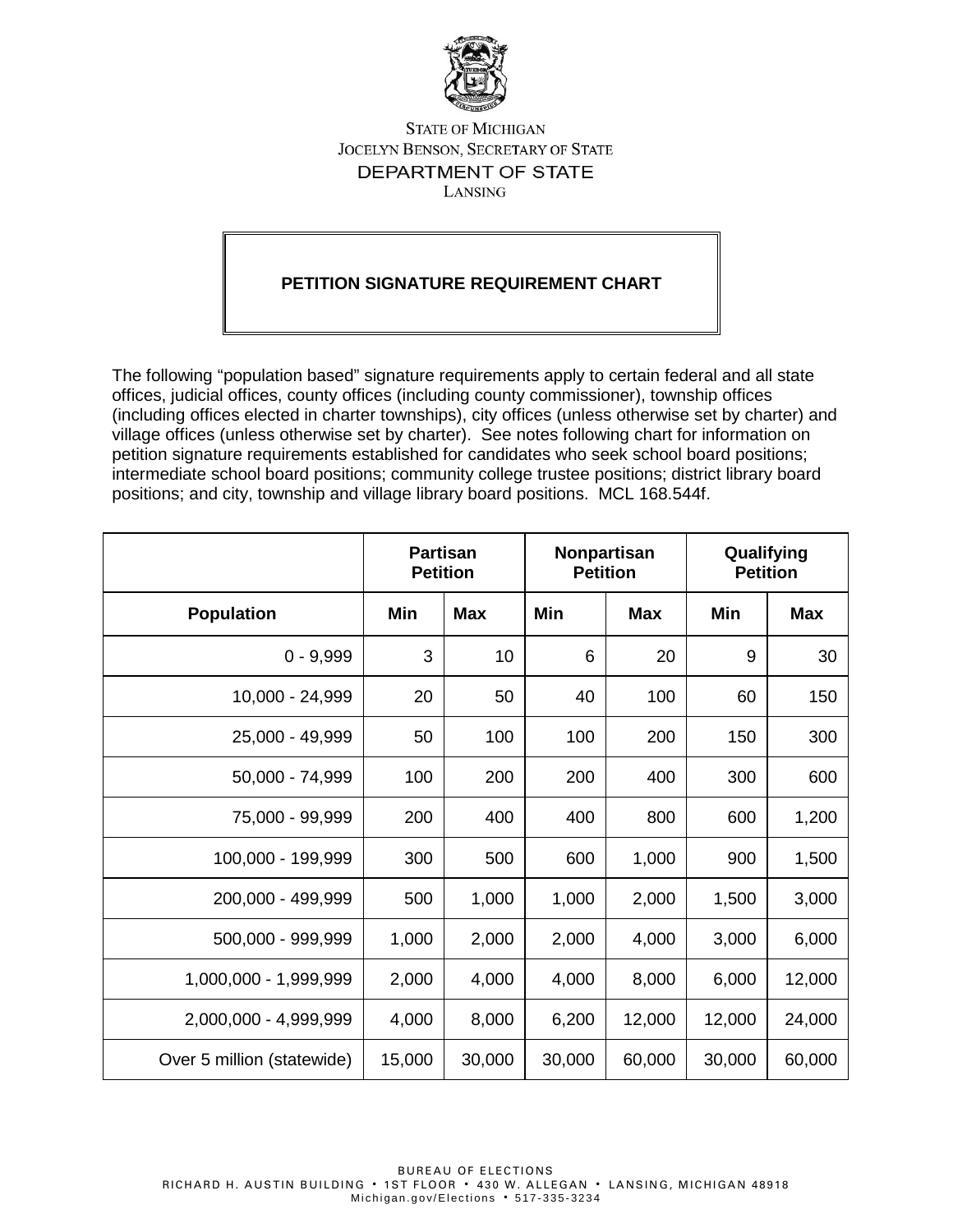- **1)** *Statewide positions:* Nominating petitions filed for the office of Governor or U.S. Senator must be signed by at least 100 registered voters in each of at least ½ of the congressional districts in the state. Similarly, a qualifying petition filed by a candidate without political party affiliation for the office of President, Governor, Secretary of State, Attorney General, U.S. Senator, State Board of Education, University of Michigan Regent, Michigan State University Trustee, Wayne State University Governor or Supreme Court Justice must be signed by at least 100 registered electors in each of at least  $\frac{1}{2}$  of the congressional districts in the state.
- **2)** *State Senate, State House and county level positions:* Democratic and Republican candidates who seek the office of State Senator, the office of State Representative or a county office may file a \$100.00 fee in lieu of a nominating petition. The filing fee is refunded if the candidate receives nomination to the office or places second in the race.
- **3)** *County commissioner positions:* The "population based" signature requirements listed in the above chart apply to candidates who seek the office of county commissioner. Candidates seeking the office of county commissioner may file a \$100.00 fee in lieu of a nominating petition. The filing fee is refunded if the candidate receives nomination to the office or places second in the race.
- **4)** *Township positions:* Democratic and Republican candidates seeking the office of Township Supervisor, Trustee, Clerk, Treasurer or Park Commissioner may file a \$100.00 fee in lieu of a nominating petition. The filing fee is refunded if the candidate receives nomination to the office or places second in the race.
- **5)** *Judicial positions:* A judicial officer who is running for reelection to the office he or she holds may file an Affidavit of Candidacy in lieu of a nominating petition.
- **6)** *School board/intermediate school board positions:* Local school board and intermediate school board candidates are required to meet the filing requirements list below (MCL 168.303):
	- *District with less than 10,000 in population according to the most recent federal census:* minimum of 6 signatures; maximum of 20 signatures. A \$100.00 nonrefundable fee may be filed in lieu of a nominating petition.
	- *District with 10,000 or more in population according to the most recent federal census:* minimum of 40 signatures; maximum of 100 signatures. A \$100.00 nonrefundable fee may be filed in lieu of a nominating petition.
- **7)** *Community college trustee positions:* In a community college district organized by an intermediate school district of over 1.5 million, the minimum number of valid signatures required is 250. A candidate may not file more than 500 signatures to cover the requirement. (MCL 389.83)

In all other community college districts, the following signature requirements apply (MCL 389.152):

• *Community college district with less than 10,000 in population according to the most recent federal census:* minimum of 6 signatures; maximum of 20 signatures. A \$100.00 nonrefundable fee may be filed in lieu of a nominating petition.